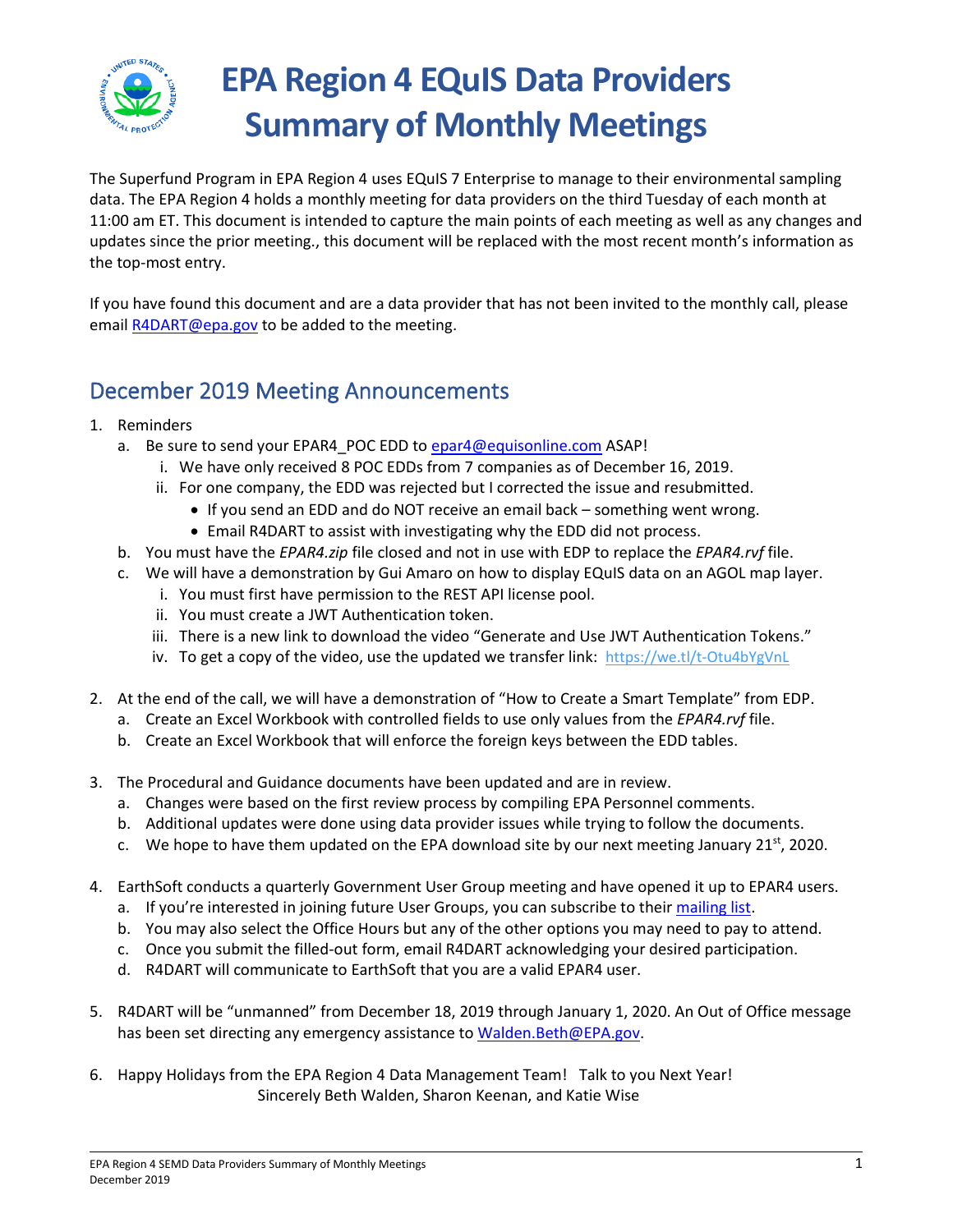# November 2019 Meeting Announcements

#### 1. Reminders

- a. Be sure to send your EPAR4 POC EDD to [epar4@equisonline.com](mailto:epar4@equisonline.com) ASAP!
	- i. We have only received POC EDDs from 6 companies as of November 18, 2019.
	- ii. Reasoning for why we need your POC EDD:
		- EPA needs to have a quick means to query for the POCs.
		- EPA may have a question regarding data, map files submissions, EDDs, etc.
		- We have approximately 67 contractors with over 1000 sites (so a good memory no longer suffices).
		- Example scenarios:
			- Lab Procurement needs to know who the project lead is for assignment distribution.
			- EPAR4 GIS SME needs to find who was to submit a site's latest report map files.
	- iii. Submit a POC EDD for each site for which you have a contract.
		- If all POCs are the same for every project within a site, use the 'ALL' Project ID.
		- If all POCs are the same for every site under your contract, email R4DART with your list of sites.
	- iv. How to submit a POC EDD when you do not have a site assignment yet:
		- Project ID of 'ALL'
		- Facility code of 'R4EQUIS'
		- Site name of 'R4EQuIS Facility'
		- Company Code If you have a code assigned, use it. Otherwise: PL-yourcompany (e.g., as there is no EarthSoft company code yet, EarthSoft would use PL-EarthSoft; where the company name is what is in your email address).
		- **Do not include a usr** file unless you have a Region 4 user code existing. Use the quick start guide to establish a user code. If you do not have a site assigned, you will be given permission to the R4EQuIS facility.
- b. After sending *any* EDDs t[o epar4@equisonline.com,](mailto:epar4@equisonline.com) you should make certain you ultimately receive the email "Successfully loaded EDD [file name]" with the commit log showing number of rows added.
- c. Do NOT linger to get your Location EDDs submitted. You typically receive an email requesting the location and field data prior to the release of the Analytical.
	- i. Subject: (20-nnnn) Location and FieldResults EDD Request for *Site Name*: Due Date *mm/dd/yyyy*
	- ii. When the location EDD is not submitted prior, the analytical data will be rejected.
	- iii. The RPM will be notified when data continues to be stalled due to lack of submissions.
- 2. There has been a new mailbox setup for the map files to be submitted.
	- a. We will be updating the documentation accordingly to send to [R4DARTGeo@EPA.gov](mailto:R4DARTGeo@EPA.gov)
	- b. Katie Wise, Subject Matter Expert (SME), may be contacted at [Wise.Katie@EPA.gov](mailto:Wise.Katie@EPA.gov)
- 3. The Data Provider Facility Specific Dashboard has been updated.
	- a. Once you have a site assigned, it is common to want to see the existing data.
		- i. Analytical Results Report Make no selections to get all the Analytical data.
		- ii. Location and Well Information Produces the data in the EPAR4 format layout.
		- iii. Download Water Levels Uses the default of TOC to calculate the Walter Level Elevation.
		- iv. Google Earth Locations Produces a .kmz file to be opened with Google Earth.
	- b. A brief demonstration of report selections will be held at the end of the call.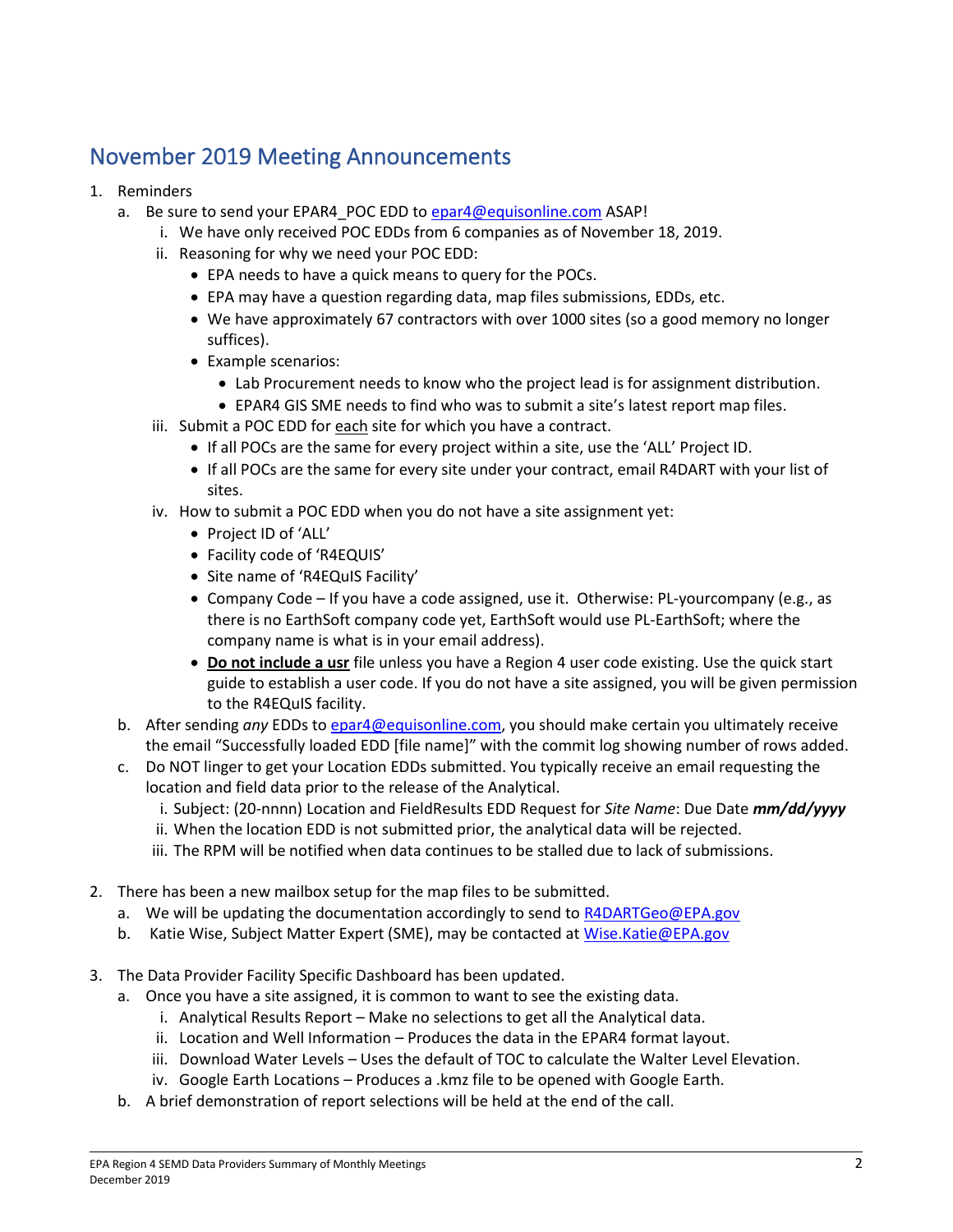| Analytical Results Report Download<br>÷                                                             | Location and Well Information In the EPAR4 format                |
|-----------------------------------------------------------------------------------------------------|------------------------------------------------------------------|
| 0 v7-Analytical Results II v7                                                                       | <b>EPAR4 Location EDD</b>                                        |
| Last Download: 2019-11-18, 13:46<br>Run Time: 0.4 seconds<br>File Size: 766.9 KB<br>Record(s): 2386 | Last Download:<br>Run Time:<br>File Size:<br>$Record(s)$ :       |
| DOWNLOAD<br>章<br>Send me this report                                                                | 登<br><b>DOWNLOAD</b><br>Send me this report<br>n.                |
|                                                                                                     |                                                                  |
| Retrieve a Google Earth KMZ file<br>÷                                                               | Download Water Levels - Select Gear to change selection criteria |
| <b>Google Earth: Locations</b>                                                                      | <b>WaterLevelCalcTOC</b>                                         |
| Last Download:<br><b>Run Time:</b><br>File Size:<br>$Record(s)$ :                                   | Last Download:<br>Run Time:<br>File Size:<br>$Record(s)$ :       |
| <b>DOWNLOAD</b><br>Send me this report<br>章<br>п                                                    | <b>DOWNLOAD</b><br>登<br>Send me this report                      |

- 4. To display EQuIS data on an ArcGIS Online layer, a token must first be established.
	- a. The individual must have a valid EPAR4 user account and proper permissions.
	- b. A video has been prepared on how to create the token:
		- Download link: <https://we.tl/t-XNE0Gt1eKP>
	- c. We anticipate having a demonstration of adding EQuIS data to a map layer on our next call.
- 5. A new reference value file has been updated on the EPAR4 download site November 18, 2019.
	- a. Please download the new .rvf fro[m https://earthsoft.com/products/edp/edp-format-for-epar4/](https://earthsoft.com/products/edp/edp-format-for-epar4/)
	- b. What .rvf file will EDP use?
		- i. EDP will use the *EPAR4.rvf* file that is within the *EPAR4.zip* format file first.
		- ii. If not found, EDP will use the *EPAR4.rvf* file within the same folder as the format.
		- iii. If not found, EDP will prompt you for what .rvf file to use.
	- c. How to replace your existing *EPAR4.rvf* file for use by EDP
		- i. The *EPAR4.zip* file found on the EPAR4 download site contains an old EPAR4.rvf.
		- ii. Download the latest *EPAR4\_RVF.zip*, extract it from the zip file, and copy it as *EPAR4.rvf*.
		- iii. Replace the *EPAR4.rvf* existing within your EPAR4.zip format file.
			- You may drag the new *EPAR4.rvf* file onto the *EPAR4.zip* It should prompt to replace.
			- You may extract the *EPAR4.zip*, replace the *EPAR4.rvf* file, and then rezip the *EPAR4.zip* file.

## October 2019 Meeting Announcements

- 1. Reminders
	- a. Be sure to send your EPAR4 POC EDD to [epar4@equisonline.com](mailto:epar4@equisonline.com) ASAP!
	- b. Clarification: The file name within the POC dat file (zip) needs to be **EPAR4\_POC.txt**
	- c. After sending *any* EDDs t[o epar4@equisonline.com,](mailto:epar4@equisonline.com) make certain you ultimately receive the email "Successfully loaded EDD [file name]" with the commit log showing number of rows added.
	- d. Superfund is now the Superfund and Emergency Management Division (SEMD).
- 2. A brief demonstration on how to create your own dashboard will be at the end of this meeting.
	- a. Since our September meeting only 9 folks have logged into the [https://epar4.equisonline.com](https://epar4.equisonline.com/)
	- b. We have received no suggestions on what should be added to the dashboards.
	- c. Google Chrome is recommended over Internet Explorer to access the dashboards.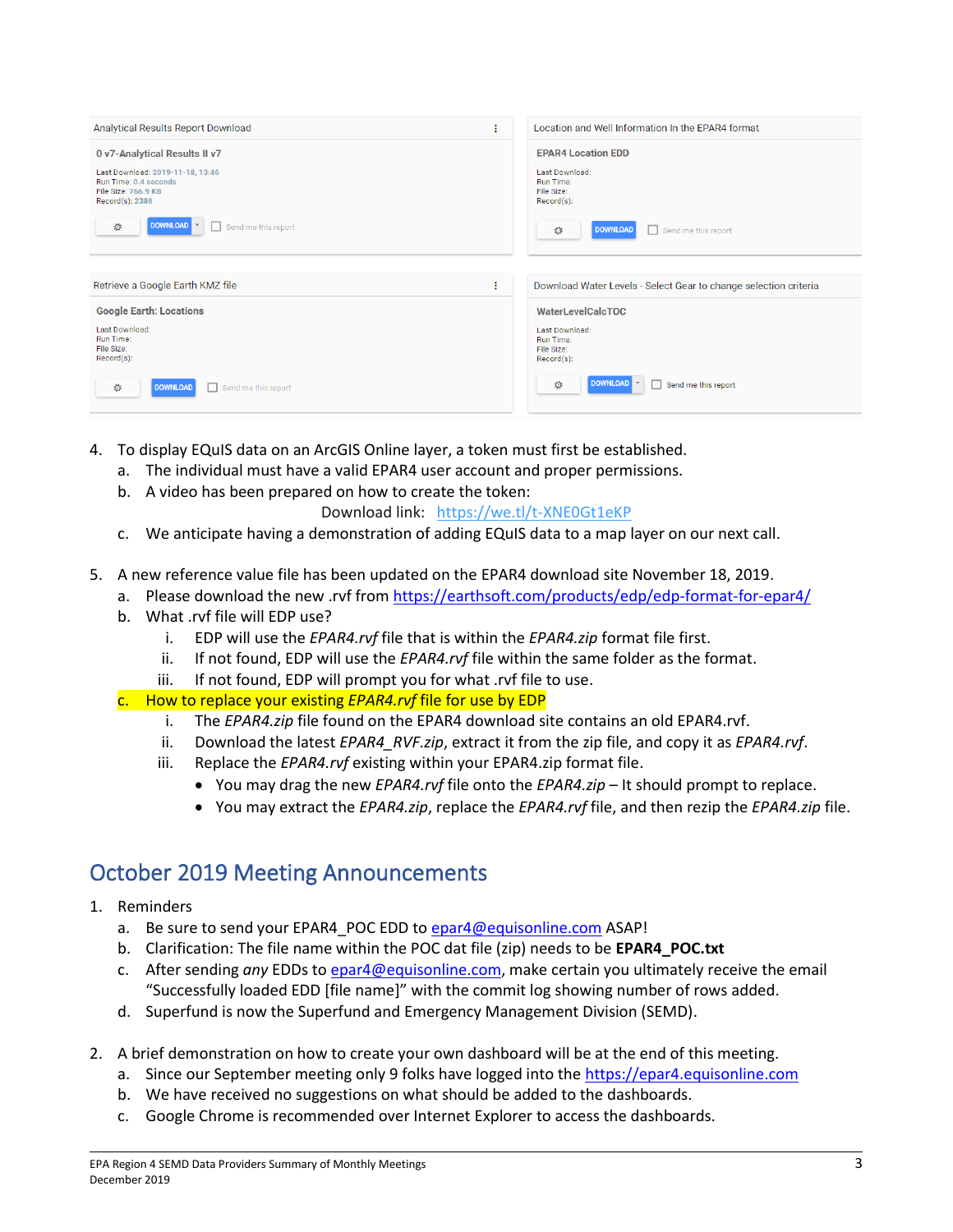- 3. All initial and final versions, spatially enabled files acquired or developed to support mapping, spatial analysis, and/or report generation by a data provider should be submitted to the EPA Region 4. The delivery of these files should accompany the submission of an initial and final report.
- 4. Identify your company GIS POC identified in the EPAR4 POC EDD for each site you have assigned tasks.
	- a. The EPA Region 4 Geographic Information System Deliverable Guidance describes the requirements.
	- b. This Guidance may be found attached to the Environmental Submission Procedure document.
	- c. The Subject Matter Expert (SME) is Katie Wise who is available to assist your GIS\_POC(s).
	- d. Your GIS POC should request access to the EPA GeoPlatform by emailing:
		- To: [geoservices@epa.gov](mailto:geoservices@epa.gov) ; and
		- CC: [Williams.Donnie@epa.gov;](mailto:Williams.Donnie@epa.gov) [katie.wise@tetratech.com;](mailto:katie.wise@tetratech.com) and your site RPM
	- e. Per the Guidance, there is a form and checklist that both need included within your GIS submissions.
		- To access the EPA Region 4 GIS Data Submission form:
			- [https://r4.ercloud.org/R4\\_GIS\\_Data\\_Submittal/index.html](https://r4.ercloud.org/R4_GIS_Data_Submittal/index.html)
		- The checklist can be downloaded as a separate file from the EPA Region 4 website: <https://www.epa.gov/superfund/region-4-superfund-electronic-data-submission>
- 5. We have the capability of displaying data from EQuIS on the Maps now.
	- a. The steps required to enable the communication and display of data is in process
	- b. How to create the necessary token is expected to be available prior to our November meeting.
- 6. Clarification of the emails with "**Subject:** (*project id*) Sample Information Errors for *Site Name*: Due Date *x*".
	- a. These emails come from Athens for either the Regional or the CLP EDDs.
	- b. The email will identify missing Station IDs and/or Media Code(s) in their Element system.
	- c. Typically, these are items that did not upload from the Chain of Custody *eCOC.xml*.
		- i. Fill in the *Edited* column for each sample with *Missing?*
		- ii. Add the information into the field software and generate an updated Chain of Custody.
		- iii. Forward the 'Sample Information Errors" email and attach the updated *eCOC.xml* and *COC.pdf*.
		- iv. The email **MUST** be sent t[o EPAR4COCCorrections@epa.gov](mailto:EPAR4COCCorrections@epa.gov) and cc R4DART@epa.gov.
		- v. Athens will need to update their Element before the data will be released to load.
	- d. There have been cases where "last minute" requests create additional samples not in the *eCOC.xml*.
		- i. Most recent case was TCLP requested on a soil sample post delivery.
		- ii. The CLP merely added TCLP on the end of a sample name.
		- iii. They did not populate the station nor the matrix and Athens downloaded it for validation.
		- iv. Do not expect a lab to enter information we require that they do not need for analysis.
- 7. The matrix code for the Investigative Derived Waste (IDW).
	- a. In the Field Software, EDGE or Scribe, use 'ID'.
	- b. Use the QC Station ID of *#R4DART#*.

### September 2019 Meeting Announcements

- 1. Reminders
	- a. Send your EPAR4 EDDs directly to [epar4@equisonline.com](mailto:epar4@equisonline.com) and *eCOC.xml* files t[o R4DART@epa.gov.](mailto:r4dart@epa.gov)
	- b. If you send in an EDD that is to update existing information, your format needs to be *EPAR4update*.
	- c. Go to [https://epar4.equisonline.com](https://epar4.equisonline.com/) to update your password if you have not since 8/1/2019.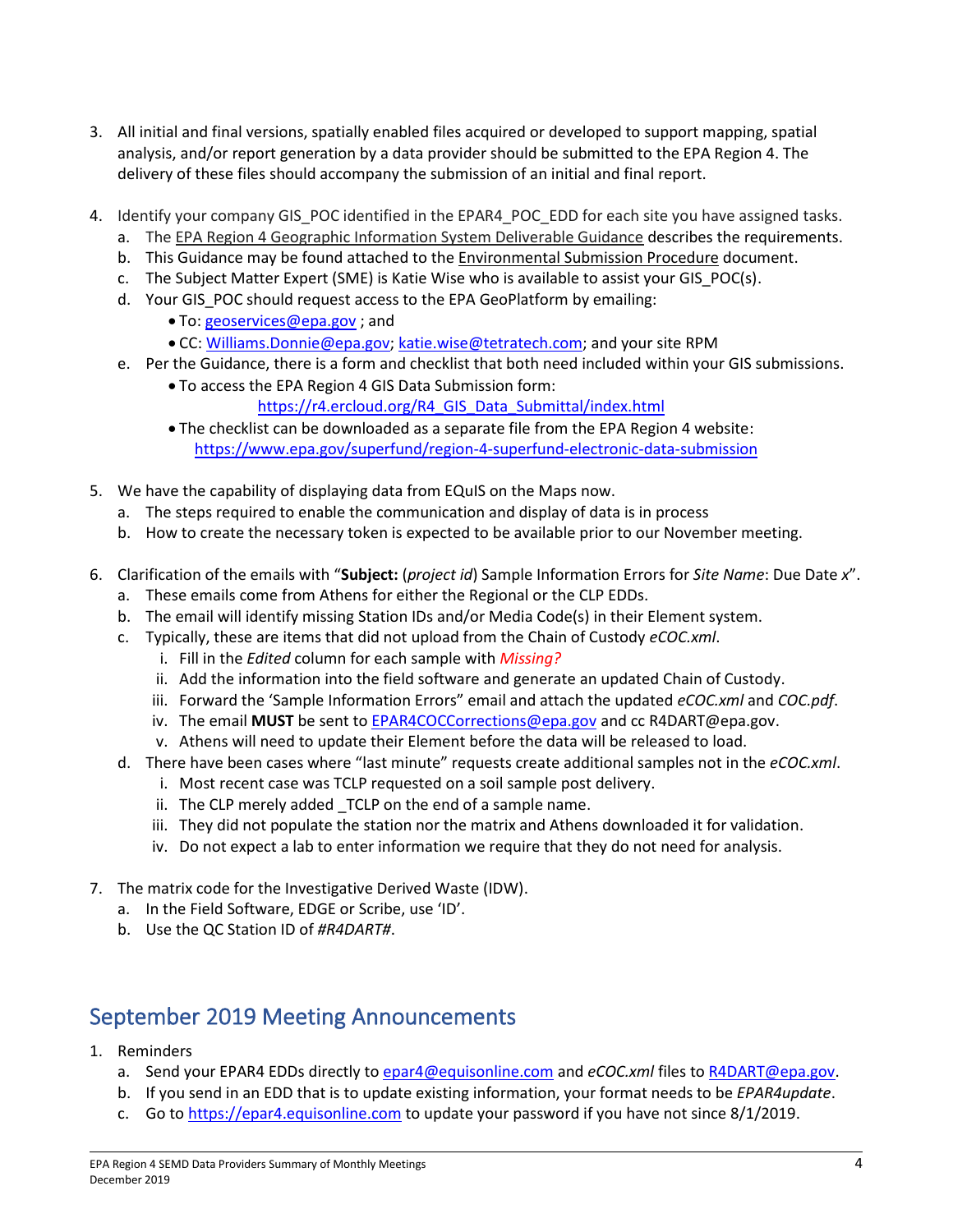- 2. The Point of Contact EDD template is now available.
	- a. Obtain a copy from [https://www.epa.gov/superfund/region-4-superfund-electronic-data-submission.](https://www.epa.gov/superfund/region-4-superfund-electronic-data-submission)
	- b. Please read through your appropriate instructions tab before populating the EPAR4 POC tab.
		- i. Only one site's point of contacts per EDD.
		- ii. Acquire your .usr file.
		- iii. Save the EPAR4 POC worksheet as a tab delimited text file with EPAR4 POC.txt as the filename.
		- iv. Zip the EPAR4 POC.txt file with your .usr file.
		- v. Rename your .zip file. The submitted file IS REQUIRED to be named according to the following convention.
			- Project ID (Task Code)
			- Site Name
			- Data Provider Company Code
			- Date Submitting (YYMMDD)
			- Type (POC)
			- .FacilityCode.EPAR4\_POC.dat
			- Example EDD Filename

19-0001\_FacilityName\_PL-DataProviderCode\_190822\_POC.110001224773.EPAR4\_POC.dat

- vi. Email your .dat EDD to [epar4@equisonline.com.](mailto:epar4@equisonline.com)
- c. When you have multiple Project IDs (task codes) for an individual site, you may submit a separate EDD or all in one EDD. Regardless, the Start Date **must** be different when you have multiple projects or people for the same POC type. (The facility, poc type, start date are the primary key fields.)
- 3. The EQuIS R4DART system is set to automatically send the data provider emails when submitting EDDs directly t[o epar4@equisonline.com.](mailto:epar4@equisonline.com)
	- a. You should receive the initial email with Subject "EDD File [file name] Status Update". This tells you that your .usr certificate was valid and you have proper permission to load to the EDD's target site.
	- b. If your initial email after sending your EDD to [epar4@equisonline.com](mailto:epar4@equisonline.com) has Subject "EDD File [file name] Rejected – Not a Valid Data Submitter for Facility", forward to [R4DART@epa.gov](mailto:R4DART@epa.gov) to request your User Account is granted permission to the site.
	- c. If no errors are found and the EDD is loaded, you should receive a second email with Subject "Successfully loaded EDD [file name]" with the commit log showing number of rows added.
	- d. If errors are found and the EDD is NOT loaded, you should receive the second email with Subject "EDD File [file name] Rejected – Data Errors" with an error log attached. This error is typical of what you should see when you check the EDD with the current EDP EPAR4 format and reference values. If you did not get the errors when using the EDP, check the download site for a more recent reference file or an updated format.
	- e. If errors are found and the EDD is NOT loaded, you may receive the second email with Subject "Failure while committing package [file name]" with an error log attached. This error during commit is typical when the locations' coordinates have not been loaded yet.
	- f. If you do NOT receive any of the automated emails after sending your EDD:
		- i. Check that your email system is not blocking emails from  $e$ par4@equisonline.com.
		- ii. Try to login to [https://epar4.equisonline.com](https://epar4.equisonline.com/) with the credentials you used to create your .usr file.
		- iii. Check that the file had the .dat extension.
		- iv. Check that the file name only has 3 periods as this is how the system parses the name to determine what facility to load the data and what format to use for loading.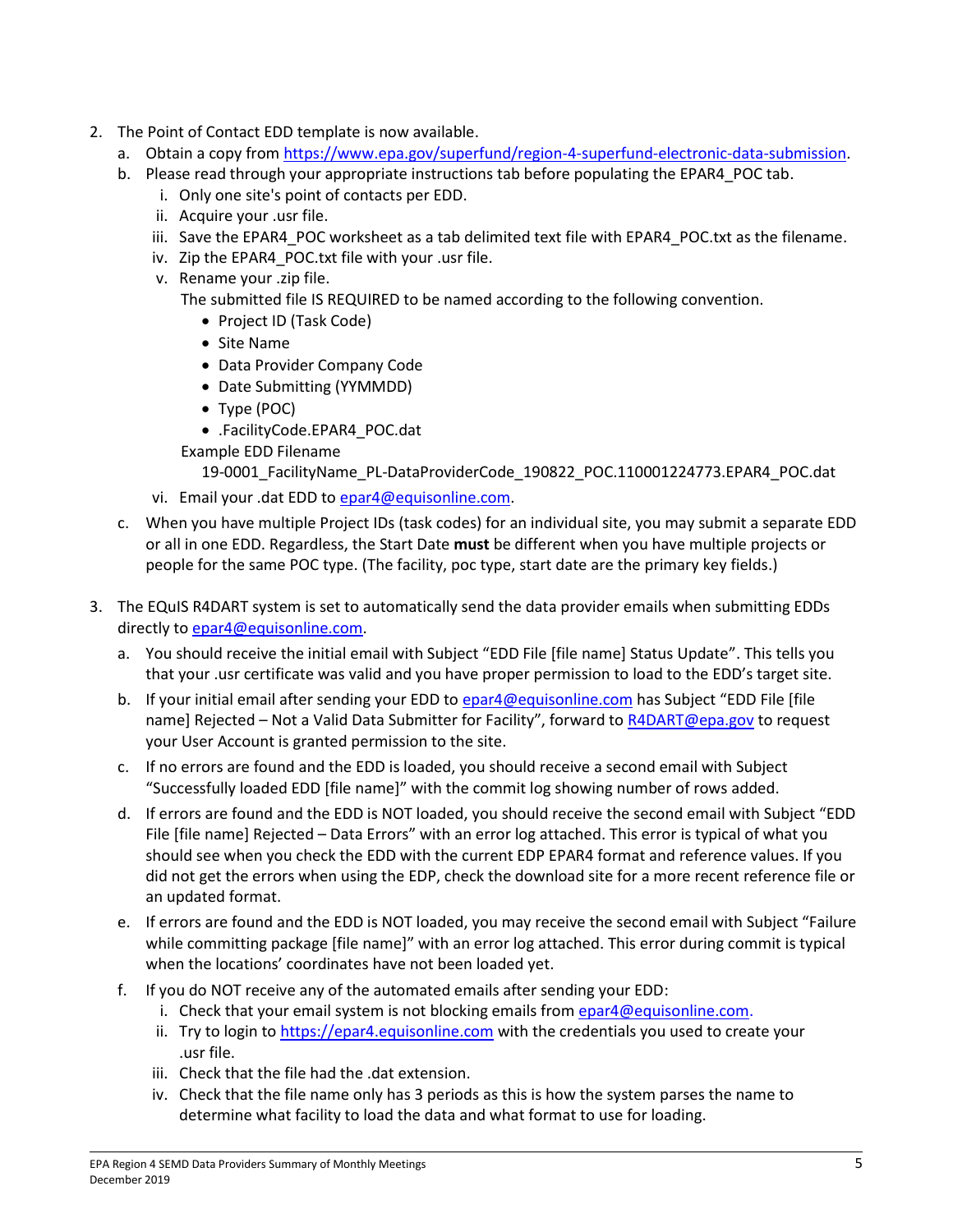- v. Otherwise, forward your submitted email with the file attached and note you did not receive any response fro[m epar4@equisonline.com.](mailto:epar4@equisonline.com)
- 4. As an alternative to your Field Personnel using Scribe, an EDGE package has been placed on the EPAR4 [download](https://earthsoft.com/products/edp/edp-format-for-epar4/) page. An *EDGE Quick Start Guide* is also pending addition to the [EPAR4 electronic data](https://www.epa.gov/superfund/region-4-superfund-electronic-data-submission)  [submission](https://www.epa.gov/superfund/region-4-superfund-electronic-data-submission) page.
- 5. An updated *EPAR4.rvf* file has also been replaced on the [EPAR4 download](https://earthsoft.com/products/edp/edp-format-for-epar4/) page. This includes new analytical methods and analytes from the Regional laboratory. Additional fish matrices have been added to more clearly identify their breed and part analyzed.
- 6. We would like to begin having some short demonstrations during this call. Please send in topics you feel may benefit yourself as well as others.

# August 2019 Meeting Announcements

- 1. The file name extensions have been updated.
	- a. EDDs sent to [epar4@equisonline.com](mailto:epar4@equisonline.com) need a .dat extension rather than an .edd extension.
	- b. Error logs sent from EQuIS Enterprise are .htm files and are no longer a zip file.
- 2. Lab EDDs use the data provider primary POC to add the user certificate.
	- a. Error logs for lab EDDs go directly to the data provider primary POC.
	- b. Other than missing depths, some errors have occurred during loading of lab EDDs. v. Missing CAS\_RNs
		- vi. Missing Quantitation Limit for non-detects
	- c. For error logs you receive due to a lab item:
		- i. For all rejected EDDs cc [R4DART@epa.gov.](mailto:R4DART@epa.gov)
		- ii. If the EDD is from the Regional Lab analysis, email:
			- For organics Jeff Hendel [hendel.jeffrey@epa.gov](mailto:hendel.jeffrey@epa.gov)
			- Inorganics Floyd Wellbor[n wellborn.floyd@epa.gov](mailto:wellborn.floyd@epa.gov)
		- vii. If the EDD is from the Contract Lab Program analysis, email:
			- For organics Nancy Seabolt [seabolt.nancy@epa.gov](mailto:Seabolt.nancy@epa.gov)
			- Inorganics Denise Goddard [goddard.denise@epa.gov](mailto:goddard.denise@epa.gov)
		- viii. For all other types of rejected EDDs, emai[l R4DART@epa.gov.](mailto:R4DART@epa.gov)
- 3. Data Providers are to email their Location EDDs directly to [epar4@equisonline.com.](mailto:epar4@equisonline.com)
	- a. If you receive an error message that your EDD "has been rejected because the user does not have permission to submit data to the corresponding facility", forward the email t[o R4DART@epa.gov](mailto:R4DART@epa.gov) requesting the proper permissions.
	- b. If you receive an error message that a "Valid license not found", check your username that was used in your EDD submission. When you feel it was valid, forward the email to [R4DART@epa.gov](mailto:R4DART@epa.gov) to request assistance on your user account.
- 4. Be sure your field personnel know when emailing the *eCOC.xml* files to [R4SampleCustody,](mailto:R4SampleCustody@epa.gov) always cc [R4DART@epa.gov.](mailto:R4DART@epa.gov)
	- a. Currently the *eCOC.xml* EDDs may only be loaded vi[a R4DART@epa.gov.](mailto:R4DART@epa.gov)